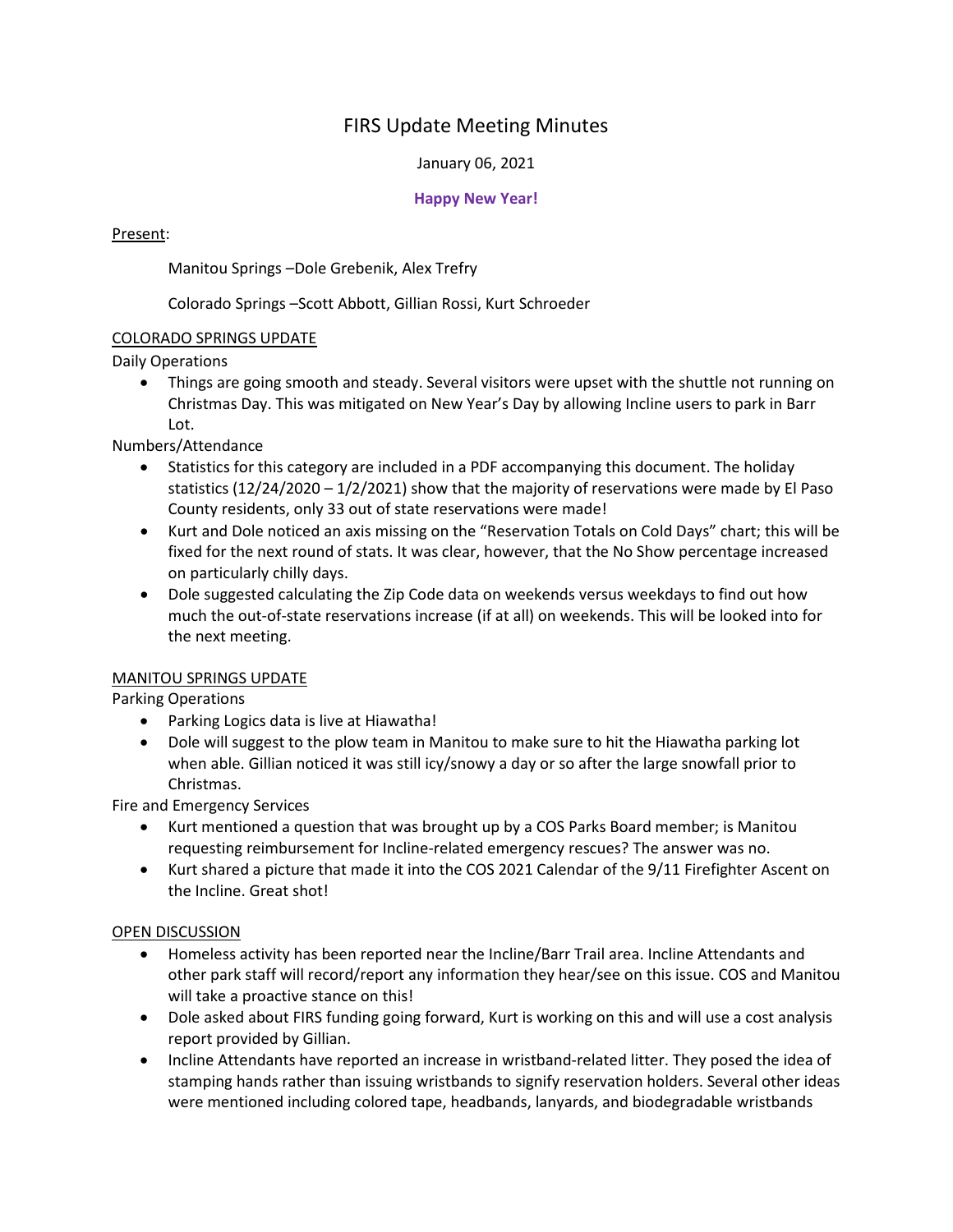(soon to be invented by Alex). Solutions for this issue will be discussed at a later time, as an alteration in the MOU will be needed if we stray away from wristbands.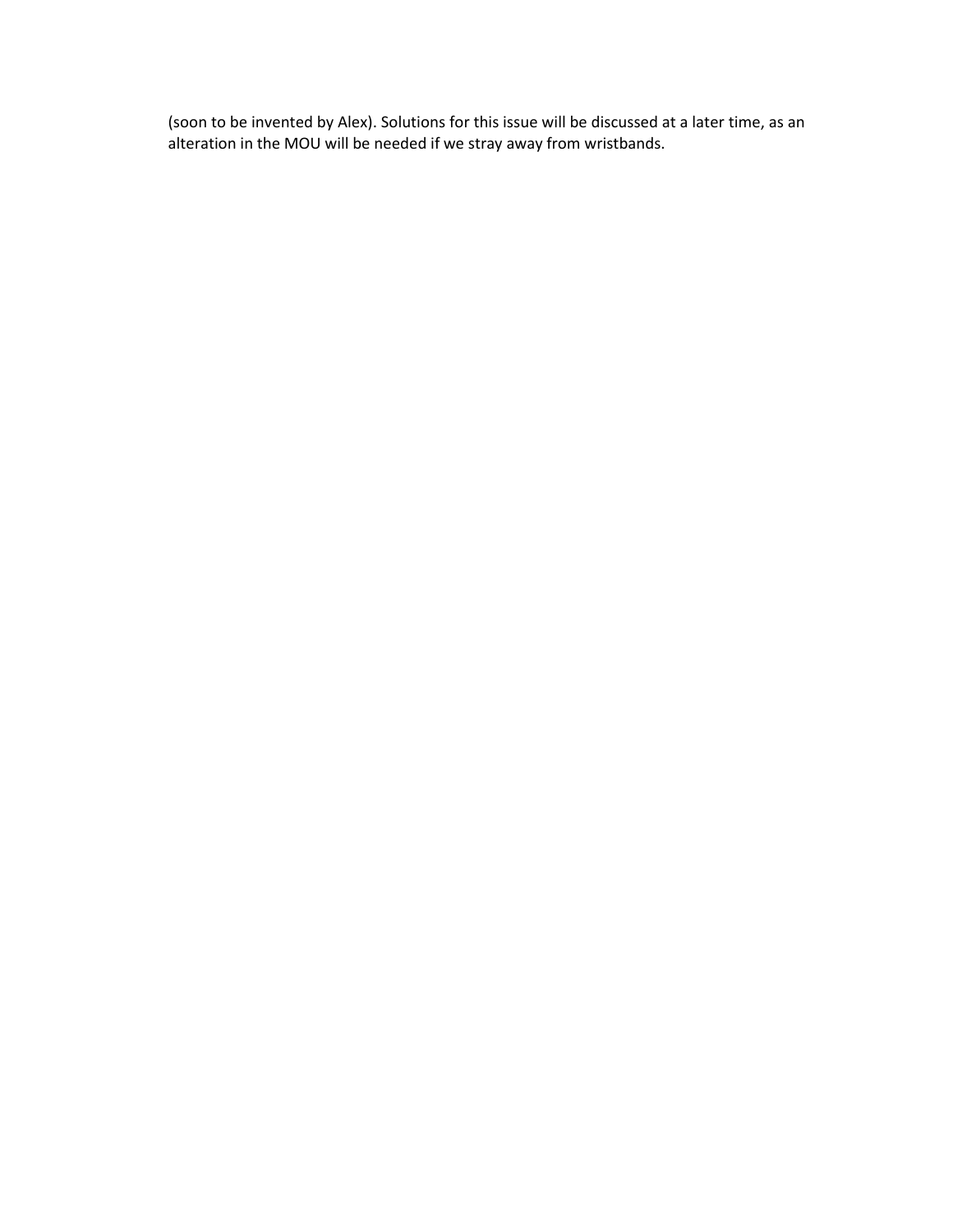



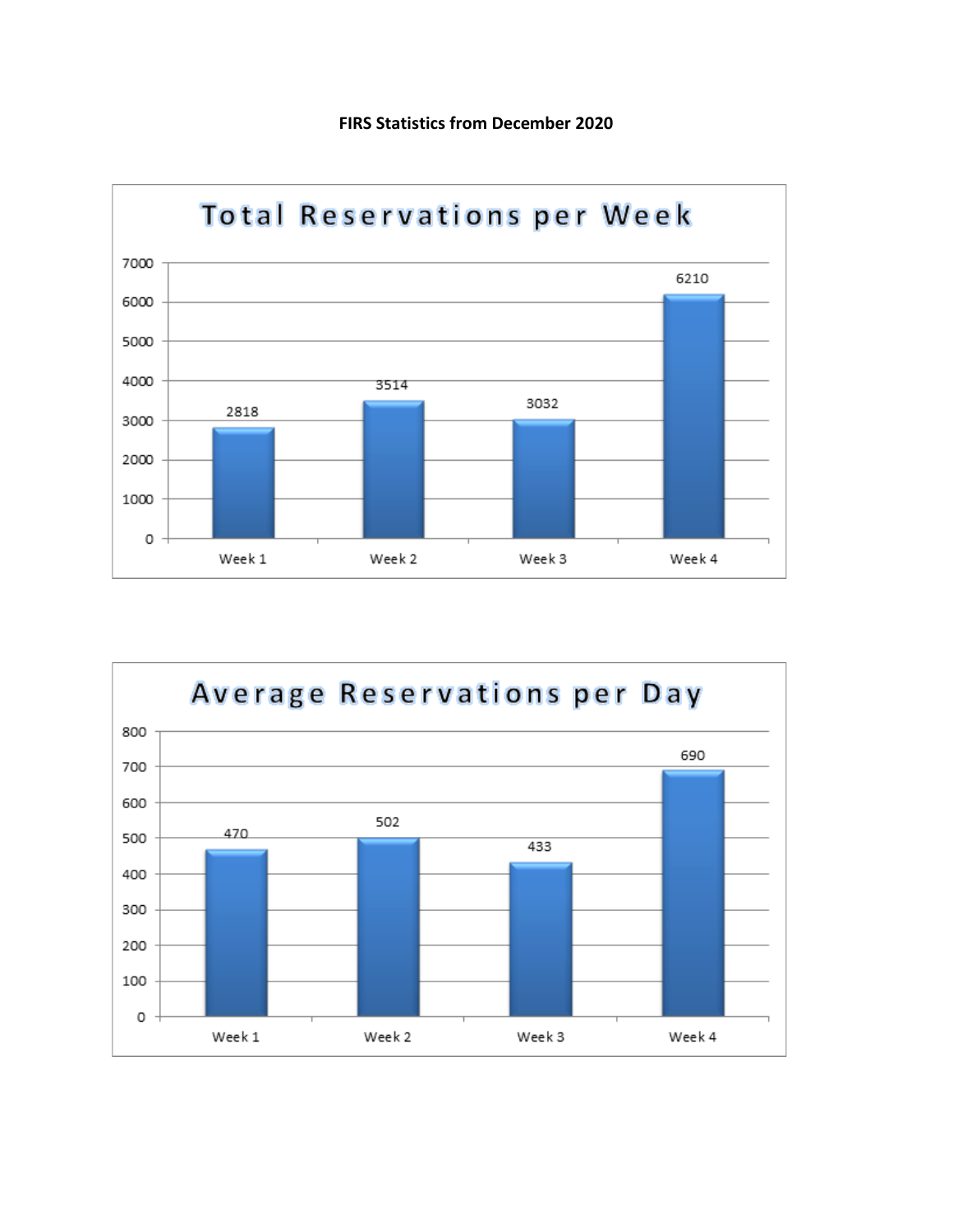

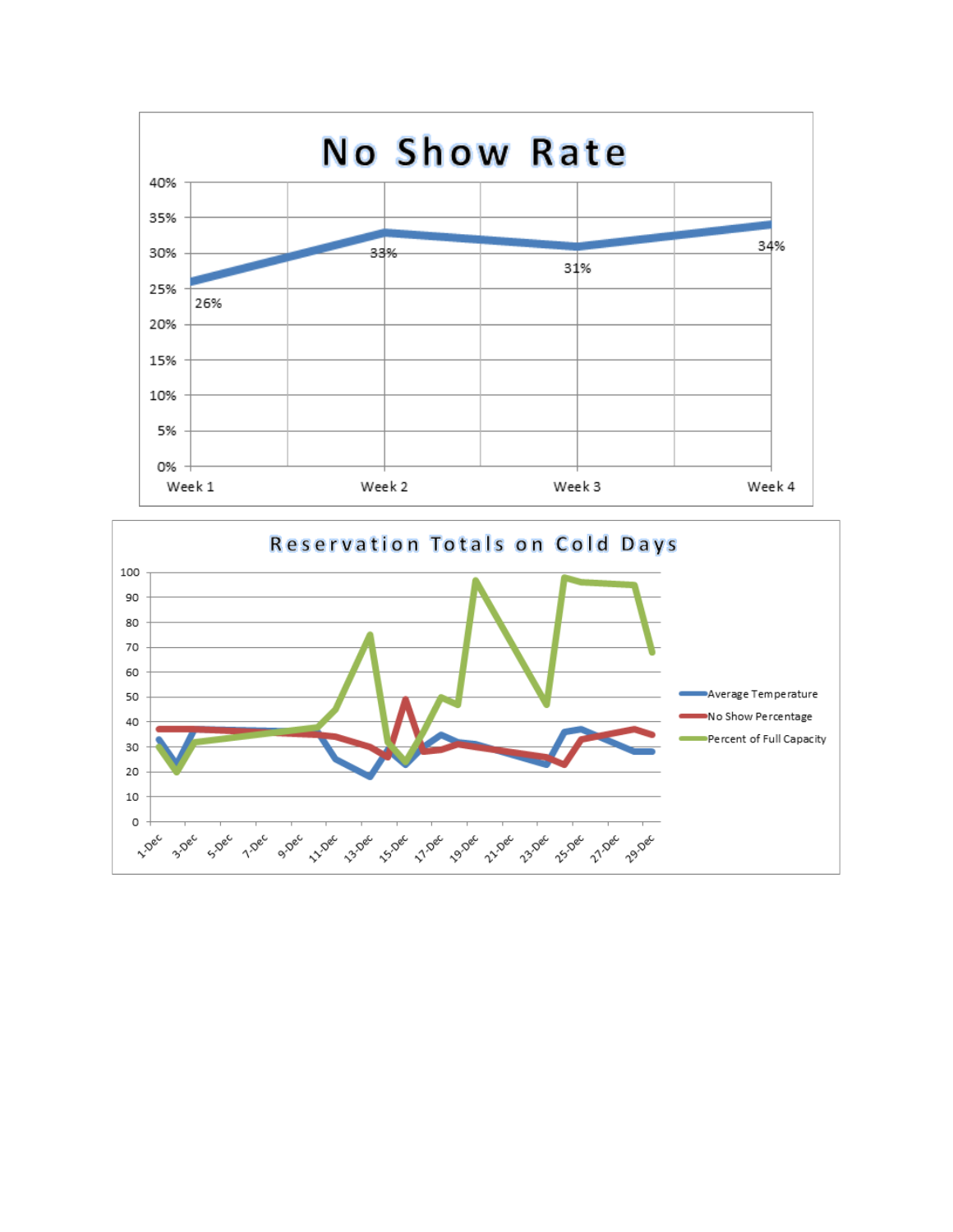